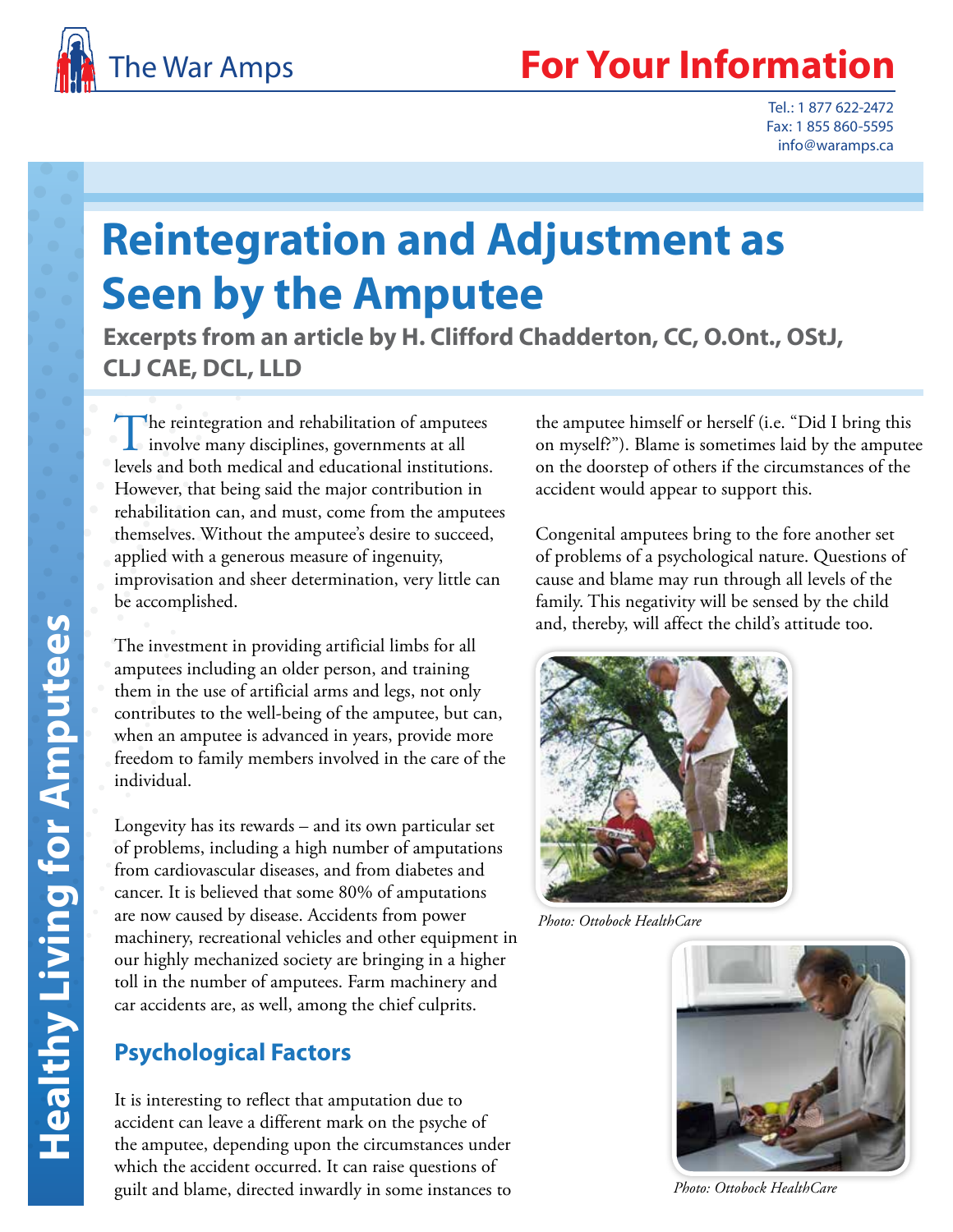Setting aside all attempts at psychology, a simple fact becomes very clear indeed. There is absolutely nothing to be gained (and the risk of increased disability can result) if the amputee attempts to dwell upon the reasons for having become an amputee. Those involved in amputee care – and the amputee – must strive never to look back. The goal should be occupational and social rehabilitation.

From the time of surgery until return to a normal life in the community, the majority of amputees are beset by many doubts and fears. The problems may involve relationships with the medical staff, the physiotherapist, the prosthetist, the family (including those with whom there are the closest ties), and friends. A major concern also is the amputee's place in the work force and the reaction of employers and fellow employees.

Sometimes misunderstandings can arise because those around the amputee – in the hospital, in the home and at work – are unsure how they should respond to the amputation. They are unsure whether to extend sympathy, and are fearful that if they do, they may be rebuffed. Or they may feel that if they treat the new amputee in a light-hearted manner, making light of the amputation, it may lead to the accusation that they neither care nor understand. Most amputees do have the need for reassurance and constructive advice but because amputation is a visible disability, there is usually a hesitancy on the part of others to consider amputees as normal, healthy individuals who want, and need, to take their place in society.

Excess sympathy, too readily offered physical aid by family, friends and co-workers, or in some instances complete avoidance of mentioning the amputation, could instill in the amputee the feeling that they are now somehow inferior and cannot live a full and active life.

Amputees must learn to recognize these attitudes in others, and realize they are based on misunderstanding and a lack of knowledge concerning amputation. If, instead, amputees make their own evaluation of their abilities and potential, and make constructive plans for the future, they will be beyond the stage where the thinking of others can influence their own attitudes.

Once the psychological and physical factors of amputation are accepted, the amputee is no longer in danger of being affected or hindered by others; and can get on with the job of returning to as nearly a normal life as possible.

## **Vocational Rehabilitation for Amputees**

It is often a mistake for the amputee to assume that the officials charged with the responsibility for administration of academic and vocational training institutions are fully enlightened in regard to the abilities and rights of the amputee. If necessary, any denial of such rights should be brought to the attention of the governing body of the institution and should be pursued. In Canada, human rights legislation exists which guarantees access on an "equal opportunity" basis for the disabled. If necessary, an application should be made to the appropriate jurisdiction such as the Human Rights Commission, Ombudsman, etc. These measures may seem harsh but when you encounter this type of attitude strong action is required.

Employer prejudice is still an issue for amputees, and sometimes perseverance and "teaching" others about your capabilities will be part of the job search.

Once access to training is established, the onus is often on amputees to make the special effort required to ensure they avail themselves of the education and

training. Some examples are:

1. Special arrangements for transportation to and from the facility, and in some cases within the institution, so that the amputee can be at the proper place at the proper time in accordance with the syllabus and timetable of the course of study involved.



*Photo: Ottobock HealthCare*

2. Adaptive equipment to enable an amputee to take part. This may require ingenuity on the part of the educator, the prosthetist and the amputee.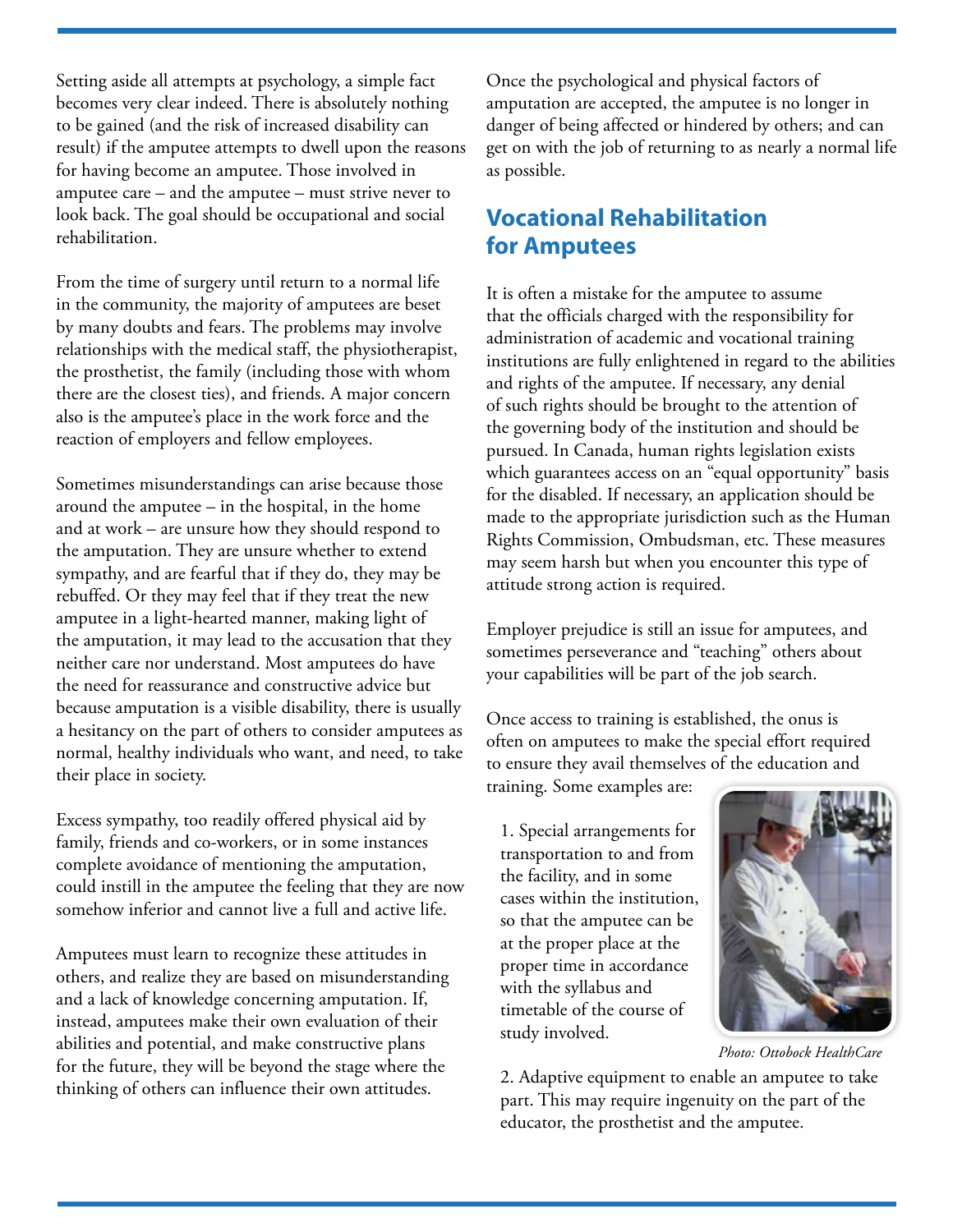"Yes you can" is probably the most important lesson to be learned by an amputee in connection with employment potential. A secondary requirement is to seek out sources which may be of assistance.

Where necessary, special arrangements concerning transportation and accommodation may be required, particularly in the case of multiple amputation. The amputee must not be reluctant to put forward strong arguments for the right to training and education.

## **Social Activities**

In the life of an amputee the general public cannot always be expected to understand the limitations or adjustments that may be necessary because of the amputation. In carving out a social life which has meaning and quality, amputees must often take the initiative to educate their peers about their needs and in so doing make them feel comfortable about discussing

the amputation. Very often, the general population tends to regard amputees with an air of mystique. They have difficulty understanding how a person can cope with the loss of one or more limbs. Amputees should be counselled to speak freely and frankly about their amputation. They should approach their social life accepting the fact that amputation does make them



*Photo: Ottobock HealthCare*

somewhat different. While their amputation may represent some limitation in regard to mobility or function, they should emphasize that they can enjoy an interesting and rewarding social life.

#### **Recreational Activities**

Recreational activities are a different issue. In this area, amputees must learn to "cut the coat according to the cloth" and accept that amputation may impose some physical limitations. Once they have had an opportunity to measure this, they can develop for themselves a recreational lifestyle which makes allowances for the effect of their amputation.

The objective, for most amputees, should be to enjoy the sport or activity, realizing that adjustments may be necessary which may in turn affect their ability to participate competitively with able-bodied persons.

The level of amputation will also be a factor when it comes to recreational activities. The unilateral below knee or below elbow amputee can usually attain satisfactory proficiency in most sports and activities. (An exception might be team sports requiring considerable physical activity such as football, and this will depend on the individual.) The degree of difficulty will be increased for the unilateral above-knee amputee who would obviously experience more restrictions than the below-knee amputee, but who can with instruction, adjustment and possibly adaptive equipment, manage to enjoy many activities. The multiple amputee would require more adjustments but, again, with proper training and equipment, adjustments can be made to allow them to participate.

Adaptive equipment is readily available for many sports and activities.

## **Consumer Participation in Amputee Care**

Probably the most important factor in the life of an amputee is the artificial limb(s). The amputee must be motivated and stay involved all the way through the process. The first point of contact by the amputee will be with the doctor – usually an orthopaedic surgeon or specialist in physical medicine. Amputees must be prepared to discuss what they expect of their artificial limb(s). In some cases financial considerations will be involved but, even if amputees must dig a little deeper into their own pockets, it will pay dividends to ensure

there are sufficient funds to finance their prosthetic requirements. The medical social worker can play an important role at this juncture if outside financing is required.



*Photo: Ottobock HealthCare*